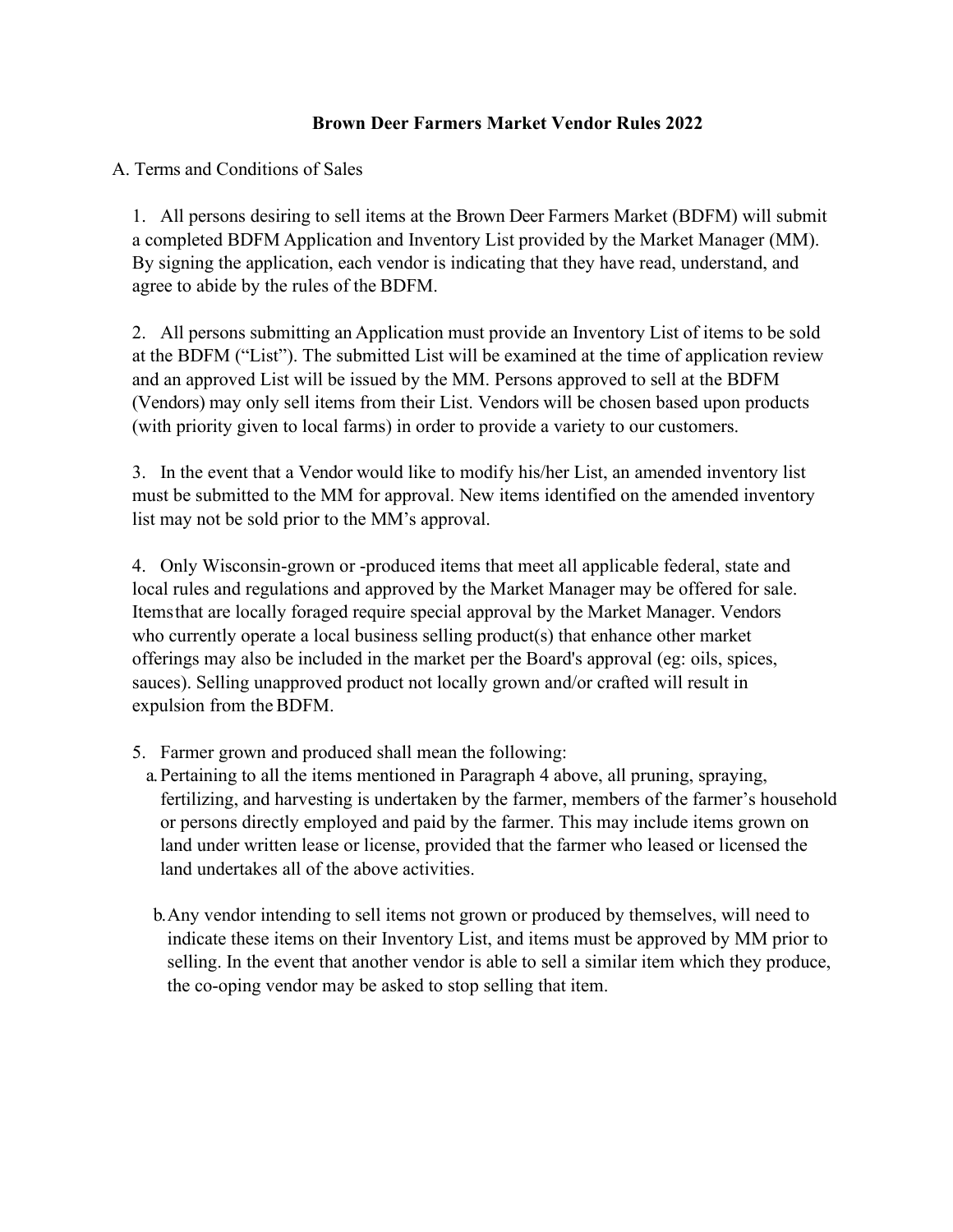6. All items offered for sale at the Market must be first quality, unless they are expressly posted as "seconds".

7. Only products certified as organic may be labeled "organic".

8. All processed foods should comply with the requirements set forth by federal, state and local laws, regulations and rules.

9. Items may be sold by the pound, bunch, piece, or measured container.

10. The fee for the 2021 Brown Deer Farmers Market is \$300 for 2 stalls and \$375 for 3 stalls for the full season. If your application is received by March 30, 2021, the early commitment reduces the cost by \$50. Payments are due by April 13, 2021 and are nonrefundable. Early-bird fee will be forfeited if the payment is not received by April 13, 2021.

11. Part-time vendors will be accepted if there is space available; however, the dates that you would like to be at the market must be indicated at the time of your application. Part-time vendors will pay \$30 per week. Part-time placement in the market will be determined by space availability. Payments are due upon acceptance into the Market and are nonrefundable.

12. Vendors are required to comply with all federal state and/or local laws and regulations.

B. Prices and Signs

1. Prices for all items for sale shall be posted clearly on a sign. No item shall be sold unlessthe price of the item is clearly displayed.

2. Prices for items shall be established only by individual Vendors.

3. Collusion among Vendors to raise or lower prices or to exert pressure or persuasion to cause any Vendor to increase or decrease selling prices is prohibited.

4. Each Vendor must post the farm or business name at his/her assigned selling area in the Market. The BDFM will provide a sign that will be clearly posted.

### C. Daily Operation

1. Each full season vendor may request a maximum of three stalls. Each stall should accommodate a  $10^{\circ}x10^{\circ}$  tent. If a larger tent is placed on the vendors stall, they will receive a warning and need to bring a 10'x10' tent to the next market. If this persists, further action will be taken.

2. Notification of absence in writing to the MM (elise.bellin $\omega$ mcfls.org) is due by 12:00pm Monday prior to the market, otherwise a \$50 penalty fee will be charged. This fee must be paid before or upon returning to the market. Two or more absences without notification will result in revocation of your stall and/or acceptance as a vendor in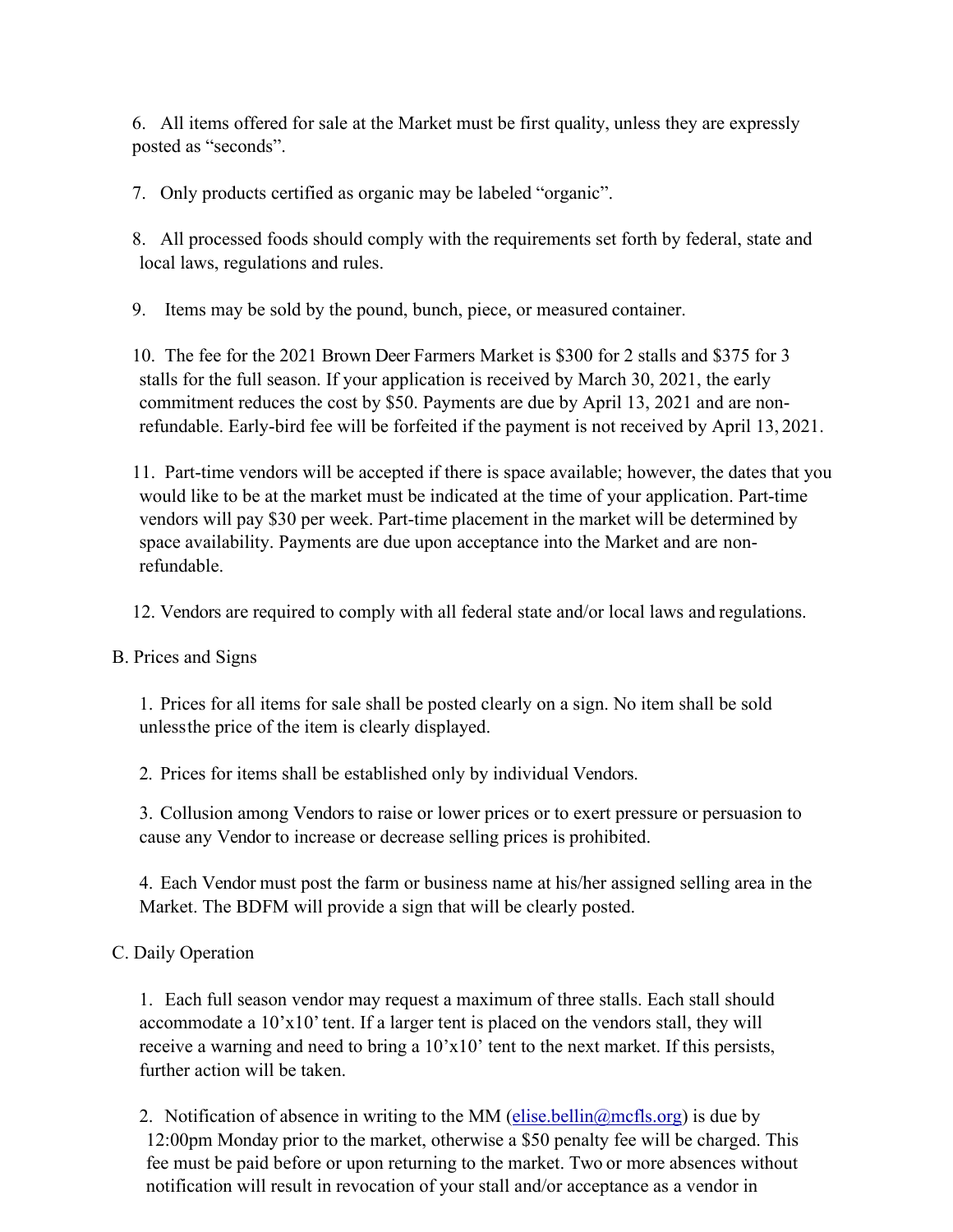subsequent seasons.

3. Vendors may arrive starting at 7:00am to set up stalls. All vehicles must be removed from the Market walkways by 8:45am. Vendors not in place by 9:00am may not have access to their regular space. Vendors who do not abide by this rule may lose their preferred assignment.

4. Vendors must agree to sell for the entire market day and are required to stay to represent their business, even if sold out. No pack-up before 4:00pm will be tolerated. No vehicles will be allowed in the lot until customers have vacated the area. Failure to comply with this rule will result in a fine of \$25.Only prepared food vendors may vacate after the lunchtime.

5. No Vendor shall engage in solicitation, collection drives, political or religious activities in the market. No loud hawking of items is allowed. If hawking persists, then that vendor will be asked to no longer attend the market.

6. Vendors must keep the vicinity in and around their selling area clean at all times and remove all refuse and unsold items at the end of each Market day. Vendors must provide an approved trash receptacle when sampling and selling ready-to-eat items. Vendor trash must be taken with them and not be placed in the garbage cans provided by the Village.

7. Vendors must be courteous to other Vendors and to the public at all times. Vendors and their agents, employees and representatives must maintain a neat and clean personal appearance at all times.

8. No Vendor shall smoke, drink alcohol and/or possess or use any controlled substance while at the Market.

#### D. Grievances

1. In the event of a dispute regarding any aspect of the BDFM, the MM shall make a decision. Any failure to abide by the MM's decision may be sufficient grounds for excluding the Vendor from the Market.